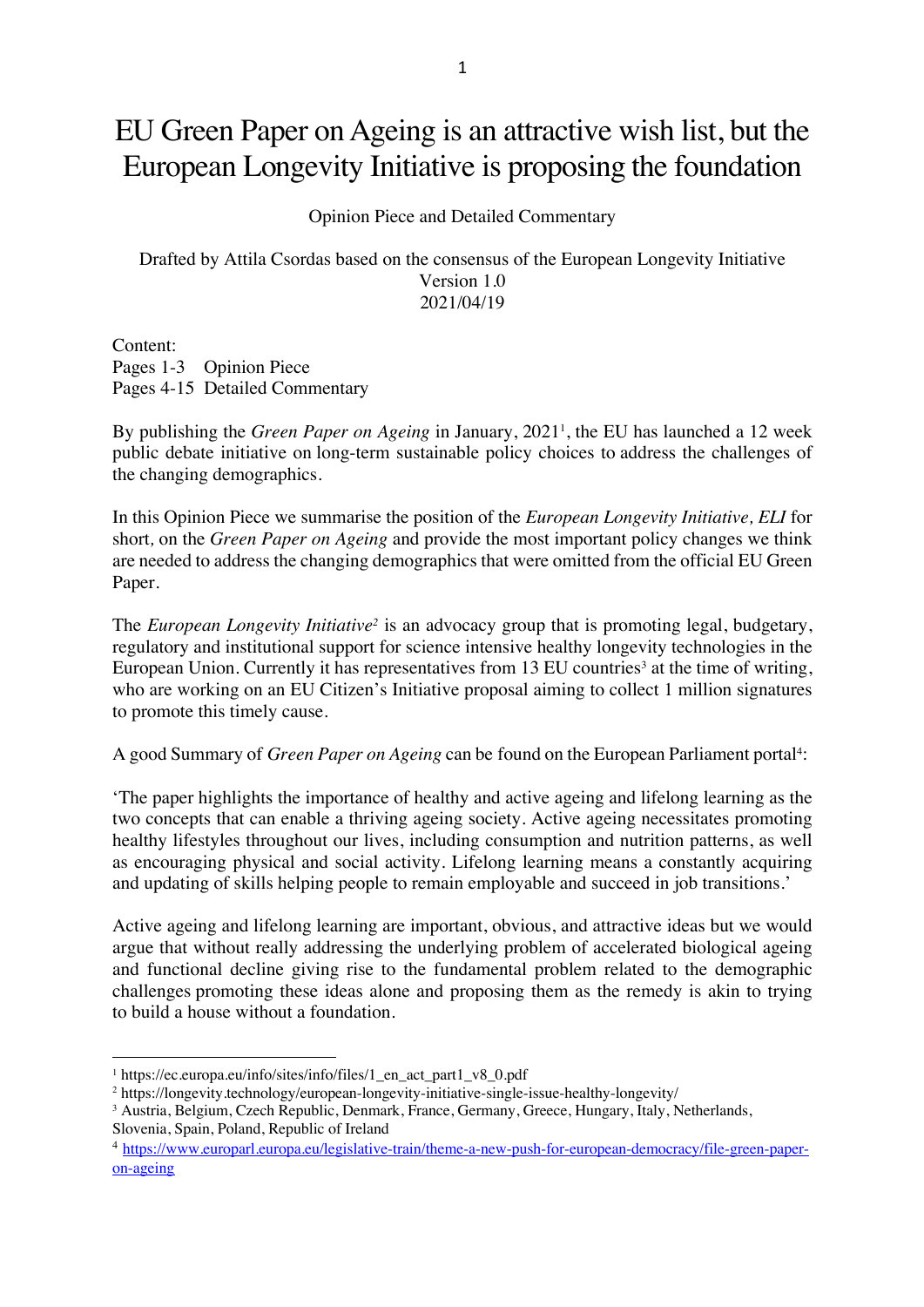The three biggest problems of the current *Green Paper on Ageing* are all rooted in the missed opportunity of learning from and applying the latest biomedical, scientific and technological results. This way the potential effect of this most decisive scientific and technological trend is rendered invisible concerning the changing demographics and hence actually and actively downplaying the role science and technology might play in the long term permanent solution.

Here are the three missing points of particular concern of the current *Green Paper on Ageing*, and these are exactly the three top points emphasised by *ELI*'s own suggestions. 5

1. The *Green Paper on Ageing* is missing the elephant in the room behind changing demographics affecting Europe (and the world): the real, life-compromising burden of accelerated biological ageing in the second half of life, already in middle age and reaching its climax in older people.

2. The *Green Paper on Ageing* appears oblivious to science's current view on the malleability of the biological ageing process<sup>6</sup>, and the scientifically already mainstream translational geroscience paradigm7 that offers an interventionist approach to potentially slow/stop/reverse/rejuvenate these ageing processes in order to significantly increase healthy human lifespan.

3. Due to the previous 2 points the *Green Paper on Ageing* ignores the number #1 long-term policy solution of the demographic challenge: supporting the focused development and equitable access of science-intensive healthy longevity technologies for all EU citizens.

In stark contrast with this the *European Longevity Initiative* operates on these very three principles.

- 1. **Empathy**: We wish to raise awareness of the actual burden brought about by biological ageing in compromising the life of older and even middle-aged people.
- 2. **Science (Latest and Applied)**: We are crystal clear about the meaning of the new consensus paradigm in ageing research concerning the malleability of the process and the translational geroscience paradigm aiming to act upon it.
- 3. **Comprehensive Solution**: We know that the only comprehensive and permanent solution sufficient to handle the demographic challenges are science-intensive healthy longevity technologies slowing down biological ageing processes in a combined manner to extend functional, healthy lifespan as much as possible. Only by maximising this trend can we enable and expect healthy and active ageing and lifelong learning.

We stand by these principles as our core group consists of people in the worldwide longevity community from a diversity of backgrounds that matter when it comes about thinking deeply and comprehensively on the problem. We also think that one crucial way to lessen the allpervasive institutional ageism affecting all parts of the society is to enable greater workforce

<sup>5</sup> Please read the accompanying *EU Green Paper on Ageing: Detailed commentary by the ELI* that is attached as a pdf for a detailed argumentation on why and how the EU draft has missed recognising the relevance of these points.

<sup>6</sup> https://www.ncbi.nlm.nih.gov/pmc/articles/PMC3836174/

<sup>7</sup> https://www.ncbi.nlm.nih.gov/pmc/articles/PMC7098696/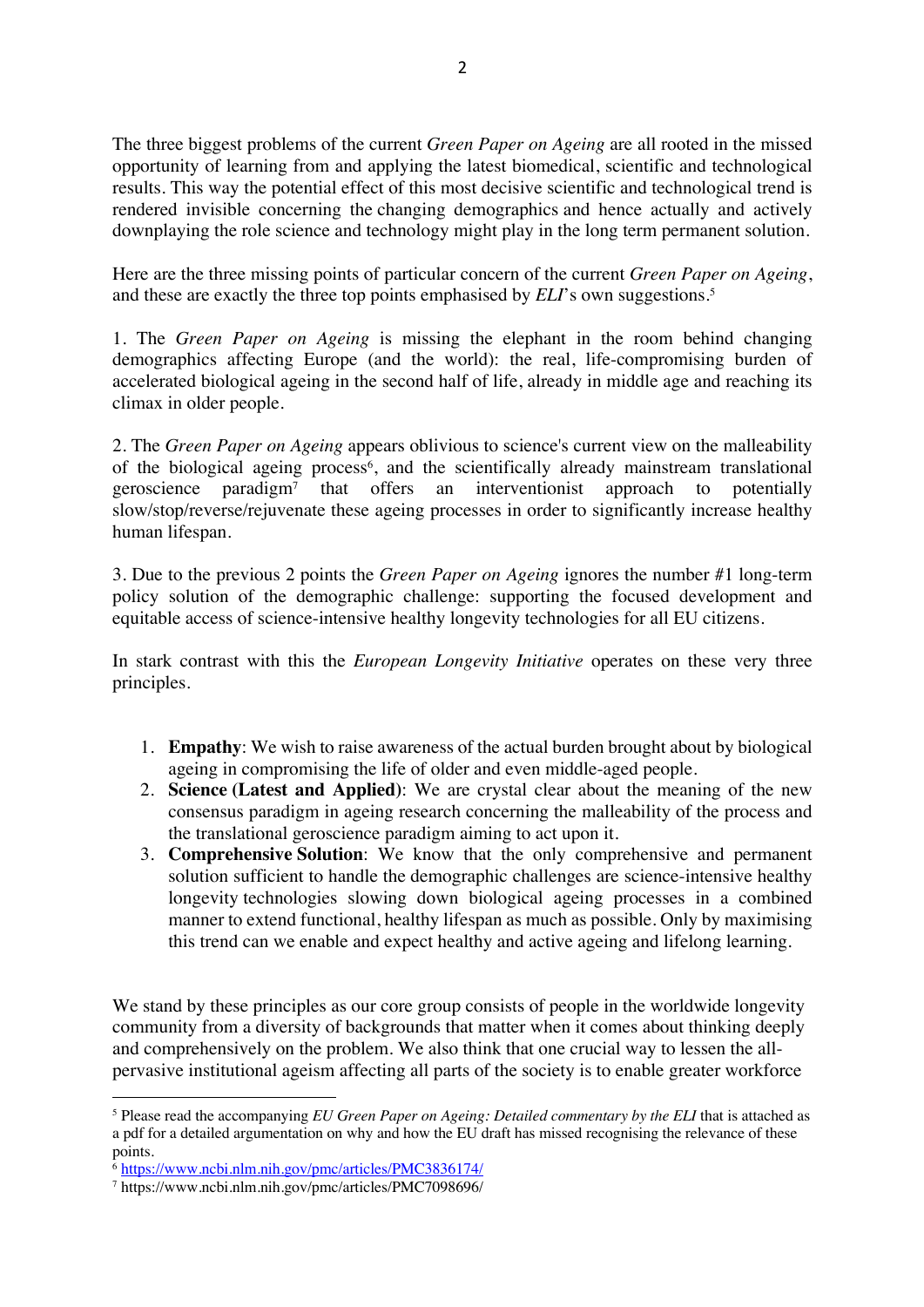and societal involvement via a scientific-technological action plan leveraging these translational developments and reaping the longevity dividend by harnessing the immense experience and value of older generations' active involvement for everybody

What policies do we suggest?

Four different kinds of policies, with four different corresponding set of actions.

We would like to propose effective legal, budgetary, regulatory and institutional commitments to enable science intensive healthy longevity research and technologies, large scale ageing focused clinical trials and systematic use of "altruist" health databases to increase healthy life expectancy in the European Union.

- 1. **legal commitment**: acknowledge the malleability of biological ageing & the translational geroscience paradigm as the ultimate enabler of age-neutral human health in the EU's legislative DNA. This specific EU legislation then can be used to justify the other 3 derivative commitments throughout.
- 2. **budgetary commitment**: A sizeable proportion of the EU R&D budget dedicated specifically for developing science intensive healthy longevity technologies.
- 3. **regulatory commitment**: Green light for Europe-wide ageing focused geroprotective clinical trials by specific, enabling EMA regulation.
- 4. **institutional commitment:** setting up a coordinated European Institute for Healthy Longevity research in EU member states, backed by the previous 3 commitments.

An additional and relevant addendum to all three points is that while the *Green Paper* admits, on page 2, that *'the pandemic's disproportionate impact on older people – in terms of hospitalisations and deaths - has highlighted some of the challenges an ageing population poses on health and social care'* it again does not interpret this as a motivation to address the root problem, the compromising damage of biological ageing, behind those COVID related deaths. On the other hand the pandemic efforts yielded several unprecedented biotechnological breakthroughs most importantly related to shortening the life-cycle of vaccine development, clinical trials and scaling up the production and delivery of vaccines, world-wide. It showed what public health can achieve based on the latest scientific trends and with the cooperation of governments and private industry. We interpret these results as another strong and timely reason to promote science-intensive healthy longevity to address the demographic changes.

To highlight the analogy with the current unprecedented pandemic related technological breakthroughs these interventions assessed and offered for their effectiveness of slowing down biological ageing can be considered healthy longevity 'vaccines' to prevent and manage a particular set of accelerated biological ageing processes.

This Opinion Piece and the following Detailed Commentary documents would like to provide further important talking points to the public debate on ageing launched by the EU. We would like to propose foundations for the current wish list.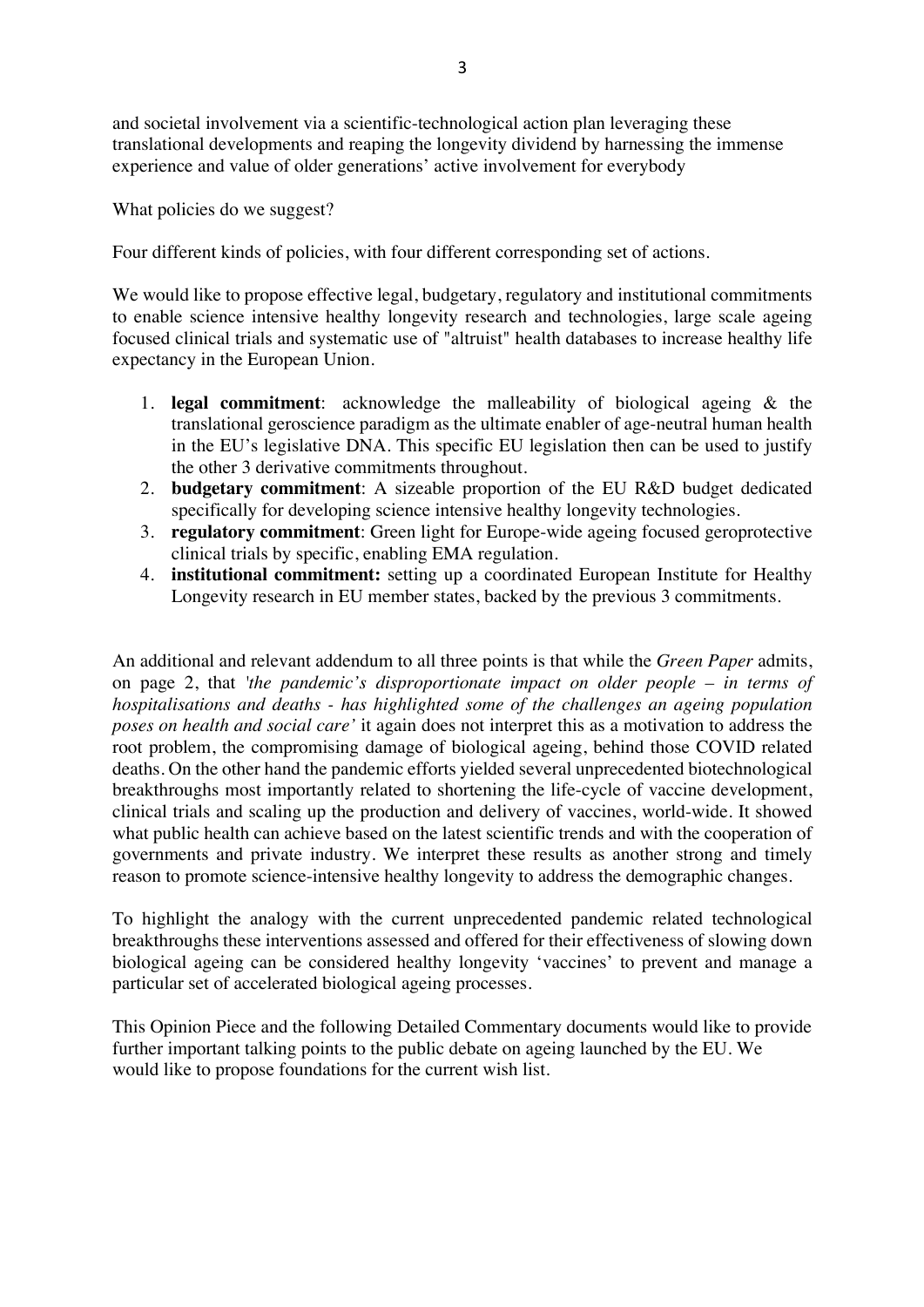# EU Green Paper on Ageing: Detailed commentary on data, interpretation and semantics

Drafted by Attila Csordas based on the consensus of the European Longevity Initiative Version 1.0 2021/04/19

The argument is along the lines of the three main missing points of the EU draft, that we highlighted in the Opinion Piece.

1. The *Green Paper on Ageing* is missing the elephant in the room behind changing demographics affecting Europe (and the world): the real, life-compromising burden of accelerated biological ageing in the second half of life, already in middle age and reaching its climax in older people.

2. The *Green Paper on Ageing* appears oblivious to science's current view on the malleability of the biological ageing process<sup>8</sup>, and the scientifically already mainstream translational geroscience paradigm9 that offers an interventionist approach to potentially slow/stop/reverse/rejuvenate these ageing processes in order to significantly increase healthy human lifespan.

3. Due to the previous 2 points the *Green Paper on Ageing* ignores the number #1 long-term policy solution of the demographic challenge: supporting the focused development and equitable access of science-intensive healthy longevity technologies for all EU citizens.

Particularly, we would like to show that there's three main reasons the EU draft is missing to realise the relevance of Point 1 and Point 2.

The 3 main reasons provide the structure of this document and they are summarised as:

- 1. **Semantics**: There's no 'healthy ageing' in absolute terms, focusing on this concept in public discourse downplays the burden of biological ageing, it is confusing and showcases an inegalitarian tendency.
- 2. **Data and Interpretation**: Statistical cherry-picking downplays the burden of biological ageing. 61% of older Europeans have their health compromised.
- 3. **Science**: Age-associated problems start to accumulate in middle age as latest geroscience results suggest and active geroscientists should be consulted to help update policies in the drafting process.

**Semantics**: There's no 'healthy ageing' in absolute terms, focusing on this concept in public discourse downplays the burden of biological ageing, it is confusing and showcases an inegalitarian tendency.

<sup>8</sup> https://www.ncbi.nlm.nih.gov/pmc/articles/PMC3836174/

<sup>9</sup> https://www.ncbi.nlm.nih.gov/pmc/articles/PMC7098696/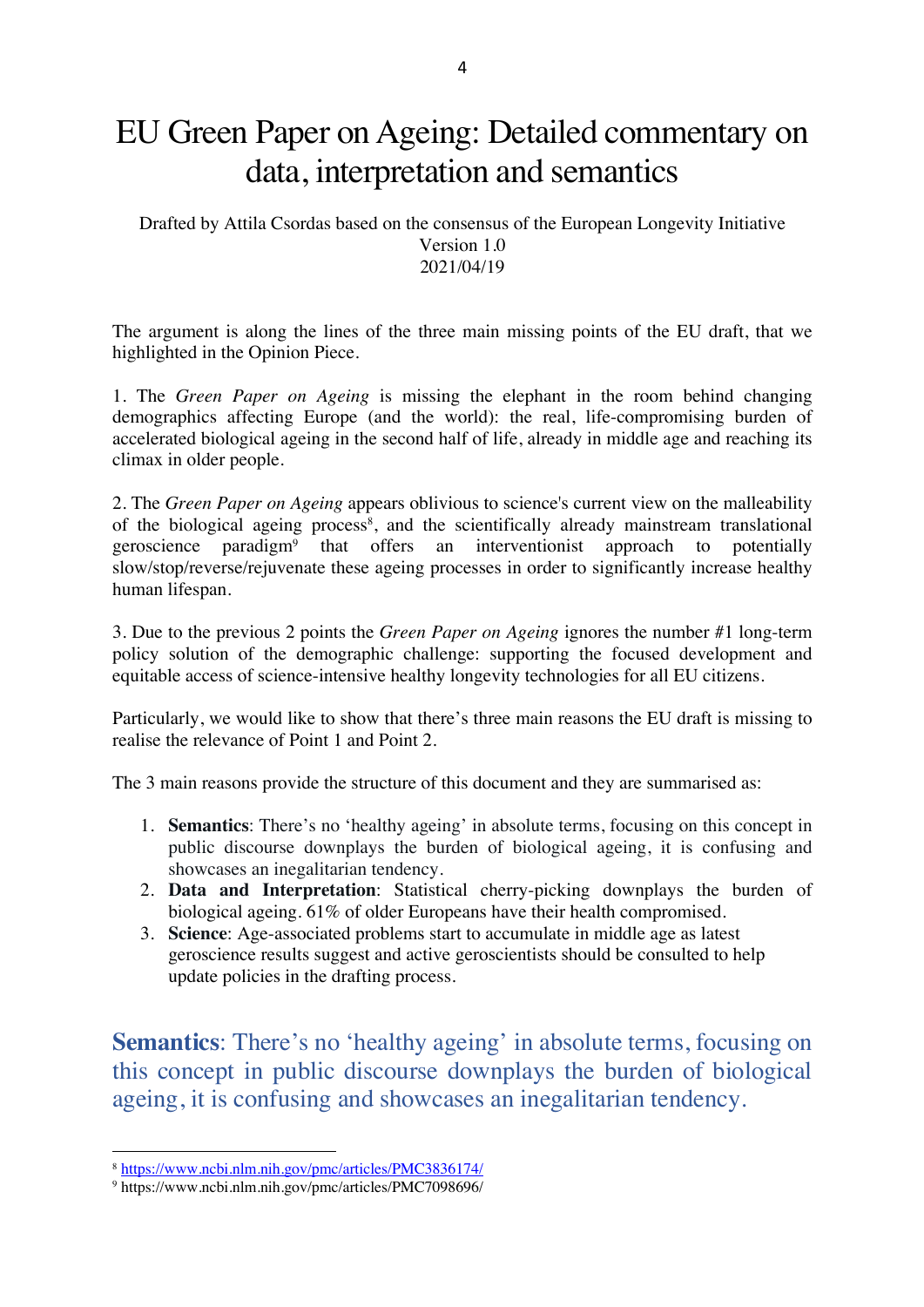The semantical conundrum comes from the choice of the term 'healthy ageing', like it is a thing, without restrictions. The current mainstream framing can be captured by the UN declaring the ongoing decade the *UN Decade of Healthy Ageing*10.

It is important to note that the phrase 'healthy ageing' captures a totally understandable and desirable choice for everybody, however, the chance to make such a choice for an individual is severely limited currently. Hence, it is only a wish, but not a choice that can be chosen and stick to it throughout despite the circumstances.

Here we offer four arguments against using 'healthy ageing' unrestrictedly in public policy:

**Argument #1**: Overwhelming majority of people do not age well, unrestricted 'healthy ageing' is an oxymoron

The strongest argument against the use and promotion of the phrase 'healthy ageing' comes from a simple assessment of the overwhelming data suggesting otherwise.

The next, second section details data related to this, but by now let's just mention two data snippets from the reference material put together by Eurostat and used by the authors of the green paper:

*'In 2018, almost three quarters (72.5 %) of very old people (aged 85 years or more) in the EU-27 reported that they had a longstanding illness or health problem'11*

And

*'Only one fifth (20.6 %) for very old people (aged 85 years or more).' perceived their health to be good or very good. 12*

Think about this: if you'd be 85 years or older now, there's only 1:4 chance that you don't have a longstanding illness or health problem and only 1:5 odds that you perceive your health to be good at all!

This shows itself that unrestricted 'healthy ageing' is simply not a reality for the overwhelming majority of current older cohorts in Europe. There's no case to be built that 'healthy ageing' is simply a matter of lifestyle choices that can be proposed.

**Argument #2**: Absolute 'healthy ageing' is impossible, it only makes sense to talk about 'healthy ageing' in relative terms: but using this term is too complicated and confusing

In absolute terms, looking at individual life trajectories, everybody is ageing badly compared to their earlier, healthier selves, their risk to develop numerous age-associated diseases goes up several fold by advancing years and there's a guaranteed, longer term sensory and cognitive

<sup>10</sup> https://www.who.int/initiatives/decade-of-healthy-ageing

<sup>11</sup> Page 70, Eurostat's 2020 edition of *Ageing Europe*

<sup>12</sup> Page 53, Figure 3.4, Eurostat's 2020 edition of *Ageing Europe*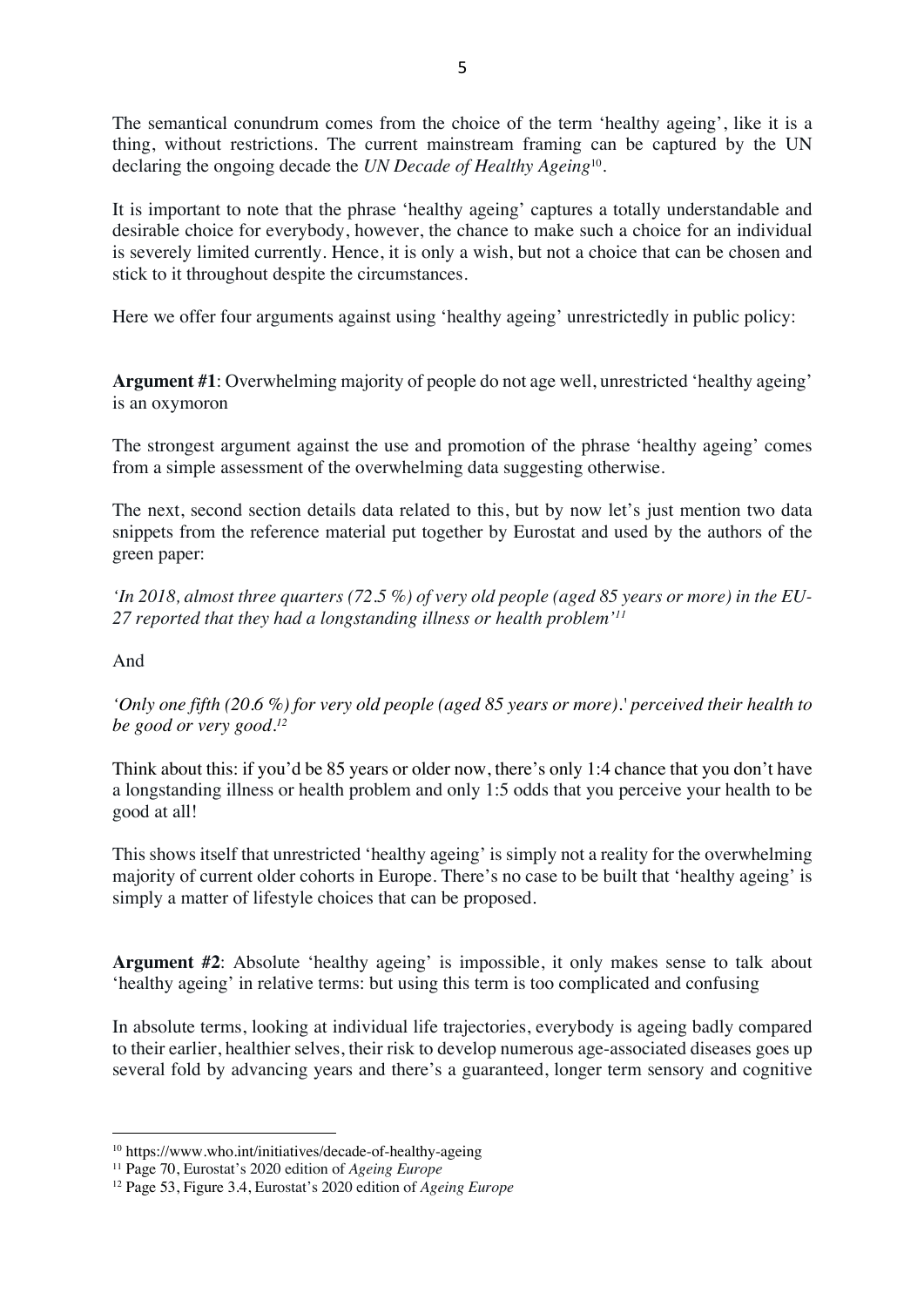decline and the chronic multi-morbidity eventually turns into mortality. Truth is, everybody gets worse with time, health-wise and this truism is worth highlighting in this context.

It only makes sense to speak about relative, inter-individual 'healthy ageing' where a fraction of the population is ageing relatively healthily compared to others, develops age-associated diseasse later, experience significant sensory and cognitive decline only in their last decade of their life, et cetera. This is the lucky 20% of 85 years or older perceiving their health to be ageadjusted good or even very good currently. And consider as real outliers those very rare cases of 90+ regular marathon runners, celebrated in the media, with a good reason. Some people are getting worse, less, with time, relative to many others.

The 'healthy ageing' slogan can only be applicable in this latter, relative, comparative sense. And even in that case it is only a minority who can claim they are going through 'healthy ageing' as a process, in this restricted, relative sense.

So even if it is not a complete oxymoron and Argument #1 is not enough to disqualify it, the term 'healthy ageing' has at least two very different interpretations and it can only be used with the relative concept in mind. But this amounts to acknowledging that using this term unambiguously is complicated, and should come with an extra warning and restriction. Without this clarification it is confusing to the general audience and especially in the context of public policy. Still mainstream regulatory and political bodies are opting to use this term without acknowledging this confusing baggage of meanings.

**Argument #3**: 'Healthy ageing' represents wishful thinking and hence it is unhelpful in policy context.

What can be said further, if contrary to the two previous arguments, the official bodies and the public are still embracing the term 'healthy ageing'?

Now we understand that even if we use 'healthy ageing' in relative terms it still be only open for a small minority of older people as a life trajectory in current circumstances.

To evoke the double key concepts and incentives of the *EU Green Paper on Ageing* Draft: 'healthy and active ageing' and 'lifelong learning' are attractive ideas to imagine and goals to propose. But if 'healthy' cannot be added to 'active ageing' and 'lifelong learning' by the proposed solutions in the draft while staying on the current technological trajectory, then these concepts represent wishful thinking, in which there are irresolvable conflicts between a belief formed based on attractiveness and evidence, or reality. Unfortunately with current tools, technology and insights it is still unlikely that the majority of the population will enjoy relative 'healthy ageing', so there's a big gap between the desire to age healthily for most people and the belief that it is actually achievable for most with current policies. It is not.

**Argument #4**: Promoting 'healthy ageing' when it's unavailable for most is politically unwise as it demonstrates a deep inegalitarian tendency

Let's think again of the case of the overwhelming majority for whom ageing is not a particularly successful project health-wise, and the minority who are doing relatively ok, compared to the majority.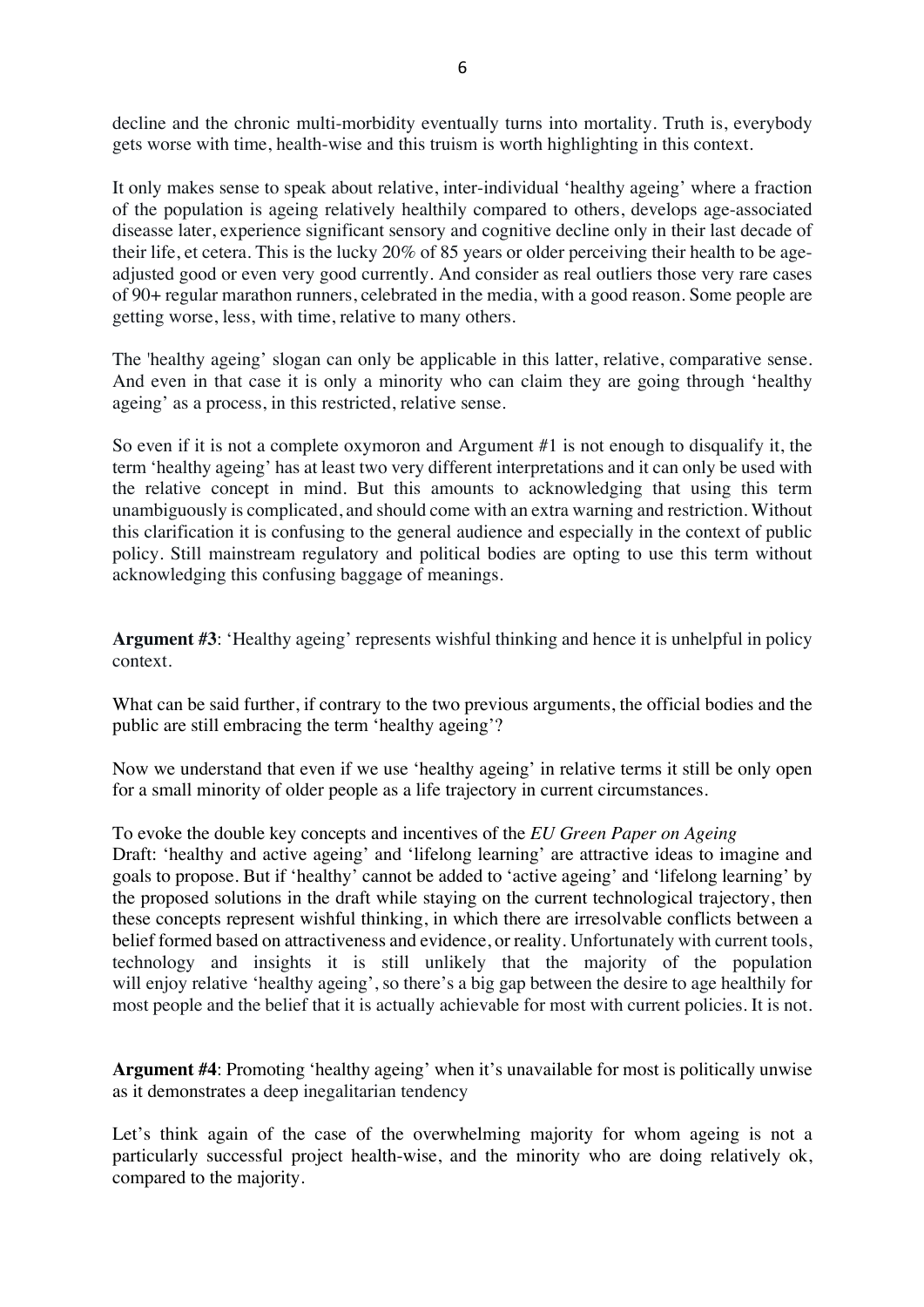This minority is experiencing relative 'healthy ageing' due to chances and due to choices. Chances are due to the amount of genetic predispositions they have and the sheer luck in living through long decades of life, choices are due to their lifestyles, and in between chances and choices is their access to health care.

This 'chance' component makes the usage of the 'healthy ageing' concept a restricted and privileged one, since even with implementing all the good lifestyle choices in terms of diet, sleep, exercise and prevention with current medical technology it is only a fraction of the people who get to experience an outstanding, super-healthy late life.

How can we talk about 'healthy ageing' then in good conscience, when currently it is denied from the overwhelming majority!?

So even if we ignore that absolute 'healthy ageing' is an oxymoron and save this term by interpreting it as relative 'healthy ageing' ignoring it's overcomplicated and confusing connotation, we still cannot keep it due to political reasons as it has a deep inegalitarian tendency expressed in it. This deep inegalitarian tendency favours the few and disfavours the majority. No political parties should subscribe to this view, let alone official institutions and regulatory bodies.

Instead of using the term 'healthy ageing' as the achievable goal we recommend using the alternative concept and term 'healthy longevity' in public policy discussion. This concept is devoid of the semantical issues looming over 'ageing' and captures the essential ambition of people, living healthier, for longer and living longer, but healthier.

Please also note that dropping the term 'healthy ageing' from the policy vocabulary does not assume that biological ageing itself is a disease that should be classified as such. Biological ageing is the biggest risk factor of morbidity and mortality though. This is a complicated issue, that should not concern us here but deserves it's own public debate later on adjusted to EU regulatory circumstances.

### **Data and Interpretation**: Statistical cherry-picking downplays the burden of biological ageing

The problem with the *Green Paper on Ageing* is not only a poor, but understandable semantical choice but the highlighting and interpretation of the data it is using to argue for the approach it takes around demographic challenges, not going deep enough to identify the fundamental problem.

The *Green Paper on Ageing* draft is using, as a reference and discussion points data coming from Eurostat's 2020 edition of *Ageing Europe13*, a 184 page long report made by the EU's home data science department.

<sup>13</sup> https://ec.europa.eu/eurostat/documents/3217494/11478057/KS-02-20-655-EN-N.pdf/9b09606c-d4e8-4c33- 63d2-3b20d5c19c91?t=1604055531000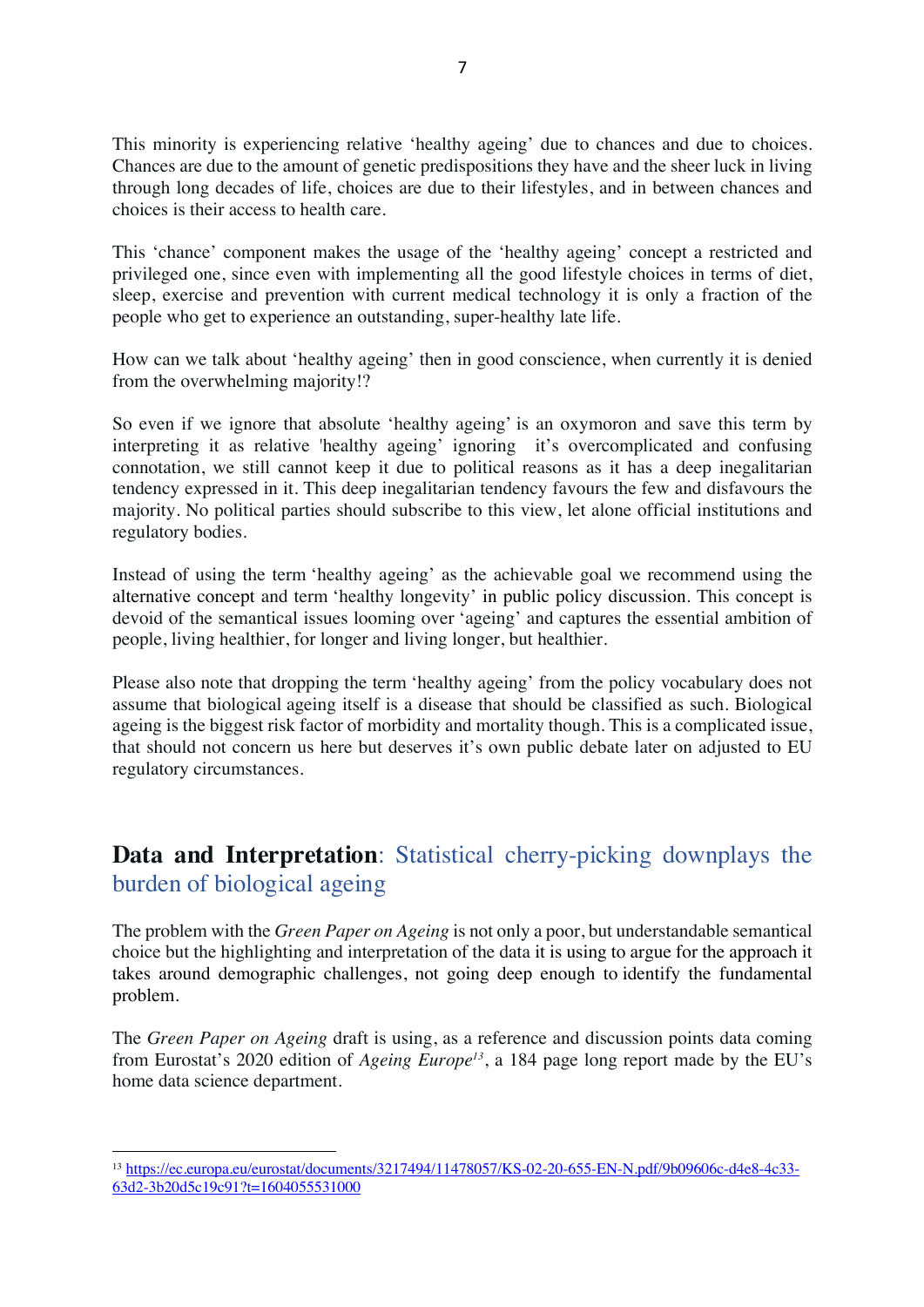Let's take a look at some data examples, some highlighted by *Green Paper on Ageing* authors and then deeper data present in the *Ageing Europe* report*.*

First of all, while the draft has 6 sections, the first time we actually read in a focused manner on the health challenges associated with older  $age^{14}$  is section 5, the last content section before the summary and outlook in section 6.

We think that any policy piece on the changing demographics focusing on ageing should start with a detailed data-driven, infographic-rich exposition of the damage and toll accelerated biological ageing claims on the life of older people. Only then can a foundational approach be suggested.

Without starting with the biological foundations and reality of a societal problem it's hard to understand what's causing the demographic alarm.

Instead, the *Green Paper on Ageing* starts on the upside by stating the truism on page 2: 'never before have so many Europeans enjoyed such long lives'.

If one wishes to look for solutions to the demographic challenges by starting with a something that is easily read as self-gratulation, it's unlikely that the foundational solution will be identified, cause it won't even be actively searched for in the first place. This is not the perspective we need here for a start to acknowledge the real magnitude of the problem.

Finally in Section *5. Meeting the growing needs of an ageing population* we read:

*p14 'Despite improved healthy life expectancy, the older you get the higher the chance of illness or disability. Gradually, many older people become frail and dependent on long-term care.'*

And section *5.1. Meeting the health and long-term care needs of an ageing population* states:

p15 *'As a result of demographic change, there will be more older patients suffering from chronic and, in many cases, multiple diseases. Almost half of persons 65 years or older are perceived as having a disability or long standing activity limitation.'*

Think about this: almost half of all the people in the older cohort 'perceived' as having serious health problems. 'Almost half' cannot mean other numerically then close to 50% of the population it is applied to, so something between 40-49% perhaps we would assume. Something that is almost a majority, short of some percentage points.

It might easily make a difference from the point of view of public policy whether to prioritise a chronic health issue, if it affects the majority of the population, so more than 50%.

While it seems probable that the data underlying this highlighted '*Almost half of persons 65 years or older'* statement is coming from the *Ageing Europe* report, but it is not cited explicitly

<sup>&</sup>lt;sup>14</sup> In section 2.1 introducing the concept of 'Healthy and active ageing' it is mentioned that: Cardiovascular diseases and cancer are the key causes of avoidable deaths for people under 75 years in Europe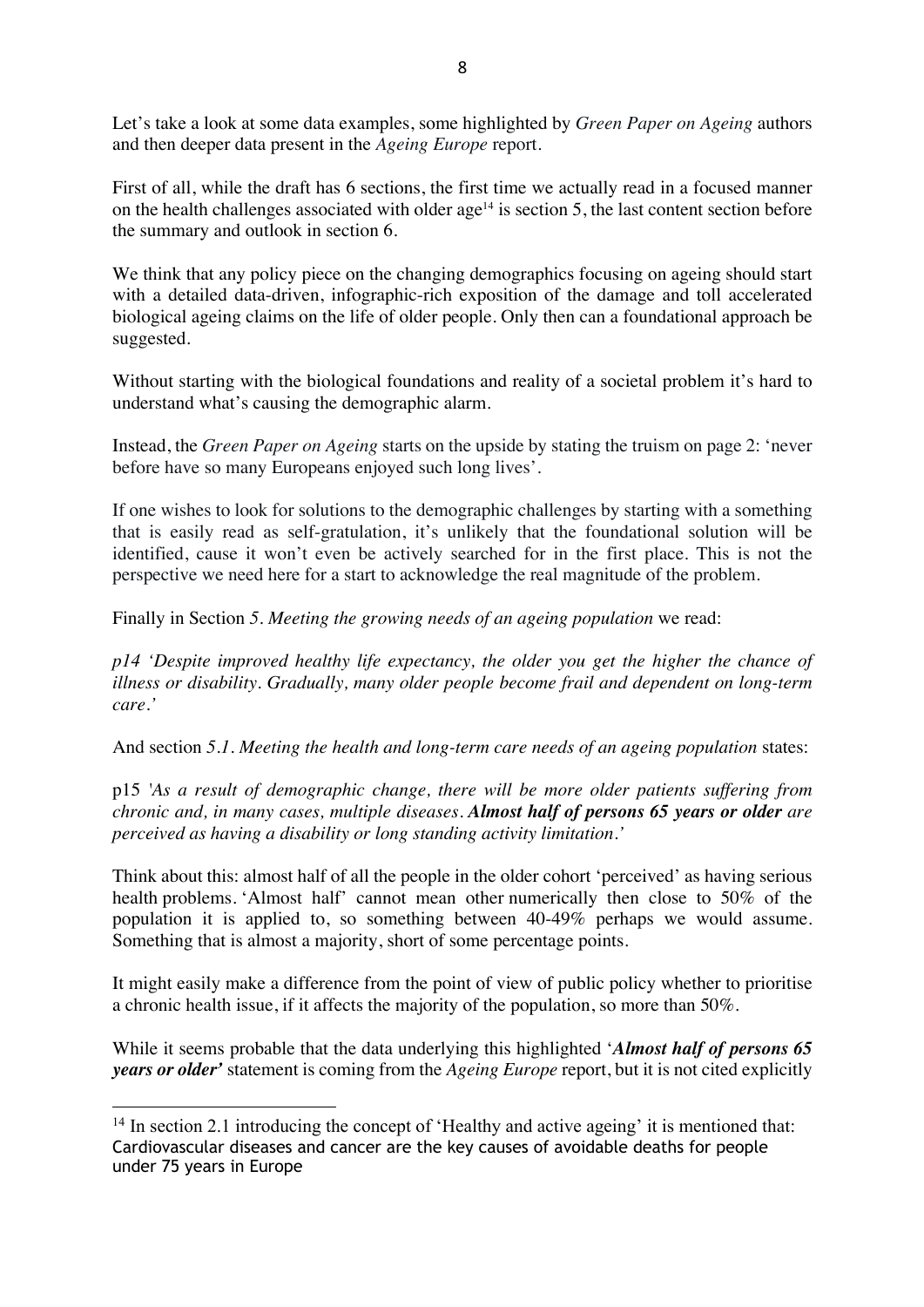in the draft. In fact, we tried to find the location of this data in the report, but could not recover it. So we are not convinced the data was properly cited here and look forward to debate this and learn its source and correct our evaluation, if needed.

We decided to take a deeper look at Section *3 Health and disability* of the *Ageing Europe* report where *Green Paper on Ageing* authors must have looked as well when deciding what data to highlight concerning the health issues associated with ageing. This way we hoped to see the reality better.

First, let's see the bigger context of the 2 data points we've already presented above in our Argument #1 on the problematic concept of 'healthy ageing'.

*Self-perceived health among older people* section of the *Ageing Europe Report*, Figure 3.4 on p53 and this is summarised as:

*'Just less than half (47.8 %) of older people (aged 65-74 years) in the EU-27 perceived their health to be good or very good, a share that fell to less than one third (32.3 %) among those aged 75-84 years and to around one fifth (20.6 %) for very old people (aged 85 years or more).'*



This 47.8 % number of older people aged 65-74 looks much like the '**Almost half of persons 65 years or older** and also it is data related to perception of health status but this cannot be the same as in the case cited by the *Green Paper on Ageing '*almost half' perceived as '*having a disability or long standing activity limitation',* while in the *Ageing Europe Report* case, the almost half *47.8 %* is the lucky part '*perceived their health to be good or very good'* meaning as devoid of '*disability or long standing activity limitation'.* Also it is simply not clear by comparing the two official document sources whether '65 years or older' in *Green Paper on Ageing* means literally everybody over 65 or more like refers to only the 65-74 years old group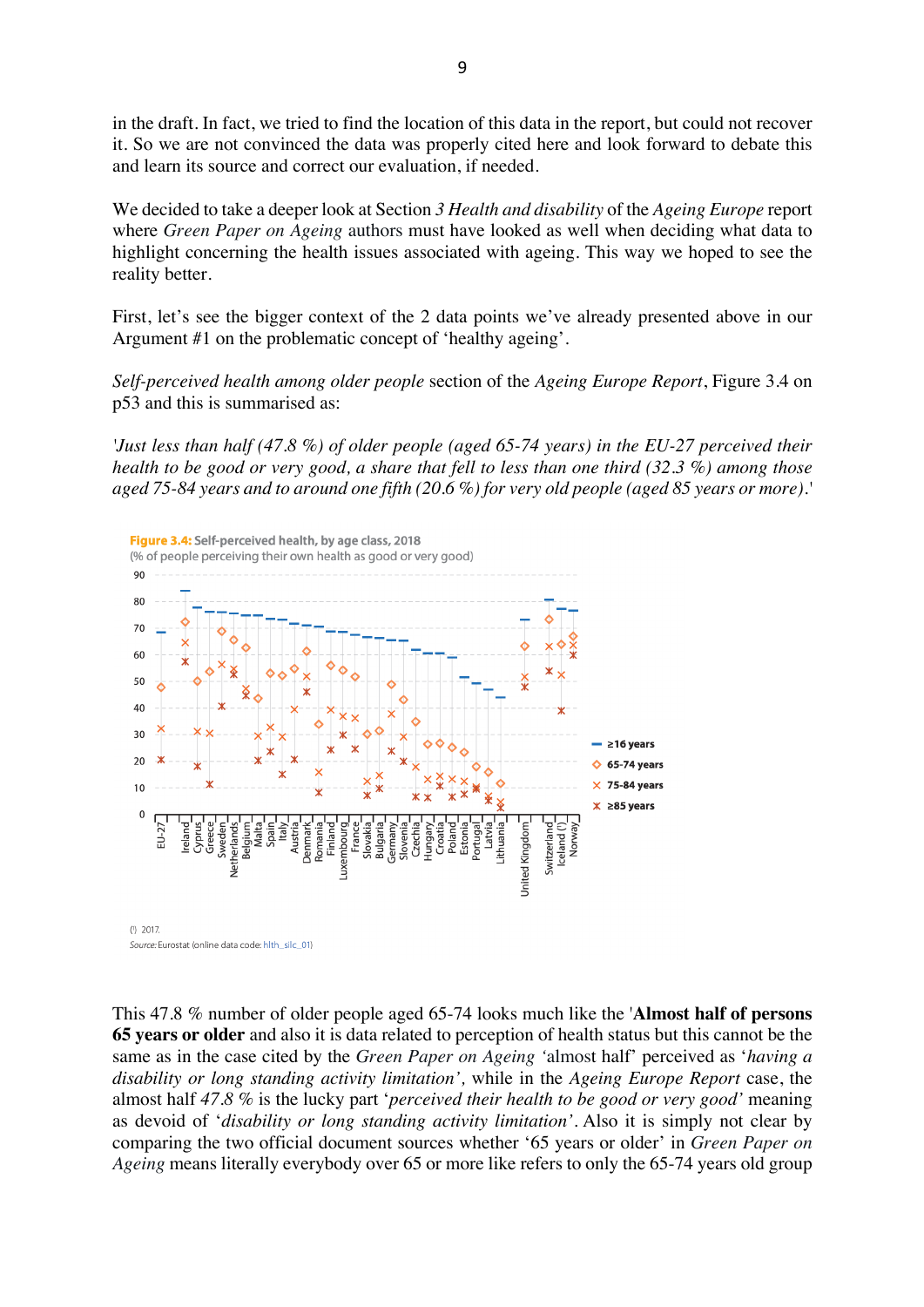as the *Ageing Europe Report* differentiates terminologically clearly between 2 older groups and data wise between 3 older groups actually with dramatically different results, that of 'older people' 65-74 years of age, and again 'older people' 75-84 years of age, and 'very old people' of 85 years old or older.

All the health, disability, activity limitation, fitness numbers and metrics gets progressively worse with increasing age. And so the cumulative aggregate reality is much worse than this *Green Paper on Ageing* highlighted '*Almost half of persons 65 years or older are perceived as having a disability or long standing activity limitation.'*

Based on this already cited data on the 3 older age groups from the *Ageing Europe Report* we can calculate the overall ratio of all those over 65 years of age, including the 3 different groups, who perceive their health being compromised already.

So to repeat this data again:

*'Just less than half (47.8 %) of older people (aged 65-74 years) in the EU-27 perceived their health to be good or very good, a share that fell to less than one third (32.3 %) among those aged 75-84 years and to around one fifth (20.6 %) for very old people (aged 85 years or more).'*

For this ratio estimation we need one more information and that is the population ratio of the older groups to each other.

On p17 *Figure 1.2: People aged ≥55 years, by age class, 2019 and 2050* provides this information.



Note: all data as of 1 January. Ranked on the projected share of people aged >55 years in the total number of inhabitants in 2050 (according to the 2019 projections, baseline variant (EUROPOP2019)).

(1) Estimates and/or provisional

<sup>(2</sup>) Population projections for 2050: not available

Source: Eurostat (online data codes: demo\_pjangroup and proj\_19np)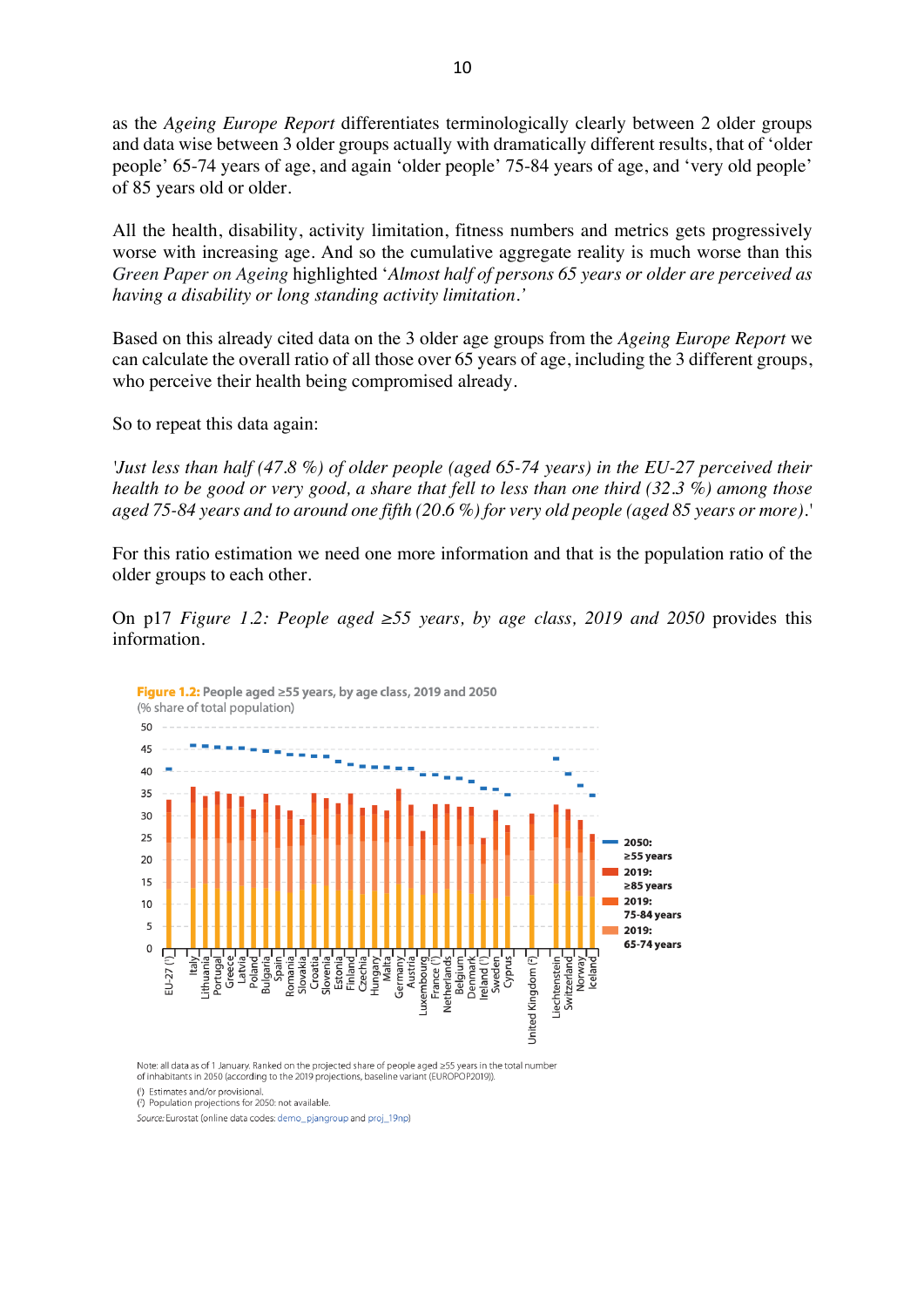This Figure 1.2 above shows data on percentage share of total population of the different age groups and the data from 2019 shows the following share of the particular age groups of the population:

65-74 10% 75-84 7%  $85 = 2\%$ 

19% of the whole population

Now using the numbers of self-perceived health from the *Ageing Europe Report* and decimal numbers instead of percentages gives

 $(0.478 * 0.1) + (0.323 * 0.07) + (0.206 * 0.02) = 0.07453$  that is 7.4 % of the whole population reporting '*their health perceived to be good or very good'.*

But since 65 years and older group represent 19% of the whole population in total, this 7.4% is  $(7.4/19)*100 = 38.9 \sim 39\%$  of the older population.

So only less than 4 out of 10 people 65 year old and older perceive their health to be satisfactory. Which currently leaves us with a solid majority of 61% of older people not feeling so healthy.

Additionally, please consider that in the *Ageing Europe Report* the limitations of this selfperceived health data are explained as the following on page 54.

#### '**Data limitations for analysing self-perceived health**

Health status and health services consumption may strongly differ between individuals living in institutions and in private households. It is important to note that the information presented below for self-perceived health conditions is taken from a survey where people living in collective households and institutions are generally excluded from the target population, which may lead to lower incidence of some health issues than might be observed with a complete coverage (considering that many of these conditions are more frequently experienced by older people who are unable to continue living at home).'

This means that the number and percentage of self-reported and self-perceived healthy older people are actually less than the 39% calculated just above, so the situation is even worse in reality and much worse than the *Green Paper on Ageing* highlighted and let us know!

Let us now see the other critical piece of health information that was left out of the draft by EU officials and already cited by us without bigger context in section 1.

On p70 *Figure 3.19: Self-reported long-standing illnesses or health problems, by age class, 2018* we read:

*'In 2018, almost three quarters (72.5 %) of very old people (aged 85 years or more) in the EU-27 reported that they had a longstanding illness or health problem. This share fell as a function of age: approximately two thirds (66.0 %) of people aged 75-84 years, were affected by a longstanding illness or health problem, while the corresponding share for people aged 65-74 years was lower still (55.8 %).'*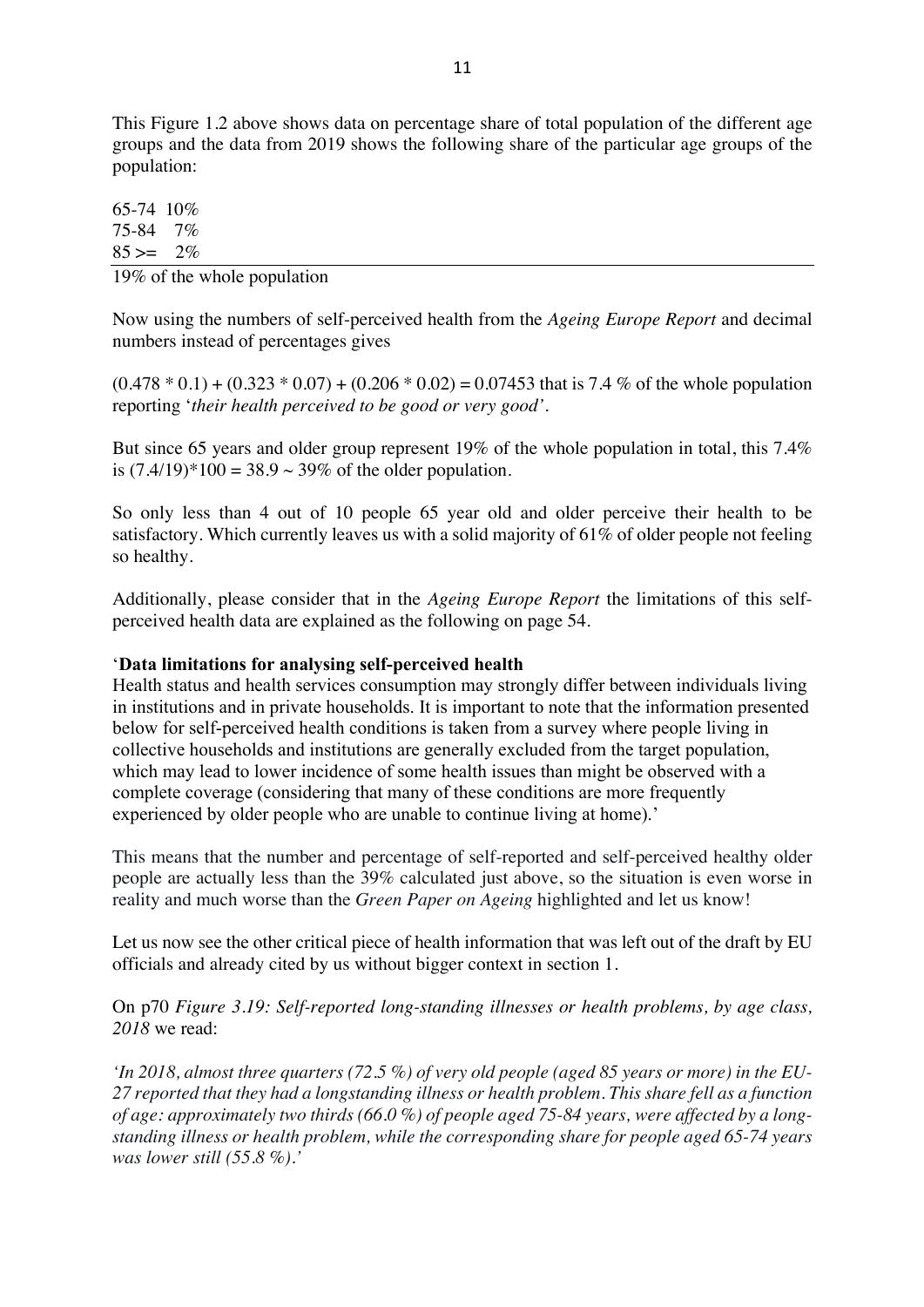

Figure 3.19: Self-reported long-standing illnesses or health problems, by age class, 2018

Repeating our calculation above to estimate the aggregate percentage of self-reported longstanding illnesses or health problems in older people.

 $(0.558 * 0.1) + (0.66 * 0.07) + (0.725 * 0.02) = 0.1165$  in percentage that is 11.65 % of the whole population reporting *'long-standing illnesses or health problems'.*

But since 65 years and older group represent 19% of the whole population, this 11.65% is  $(11.65/19)*100 = 61.3157894737 \sim 61\%$  of the older population.

We arrived at the same percentage number in both health metrics based on surveys asking different questions: 61% of 65 years old or older people in Europe are perceiving their health to be not good and report long standing illnesses or health problems. As the *Ageing Europe Report puts it on p70*, these two reports really complement each other

*'insofar as people who assess their own health as good or very good are unlikely to report that they suffer from chronic morbidity — a long-standing illness or health problem that has lasted for at least six months — while the reverse is also true.'*

This 61% is the number that should have been highlighted by the *Green Paper on Ageing* draft when talking about age-associated health issues to show the seriousness of the demographic problem. 6 out of 10 older people in Europe have their life compromised one way or another by their declining health. This means the ageing process they are experiencing currently is everything, but 'healthy'.

Instead of learning about this bad situation in depth in the *Green Paper on Ageing* draft we learn in Section 4 called *New opportunities and challenges in retirement* that

*'Thanks to healthier lifestyles and medical progress (improved prevention, diagnosis and treatment of disease), most retirees are fit and can choose how to spend their time'.*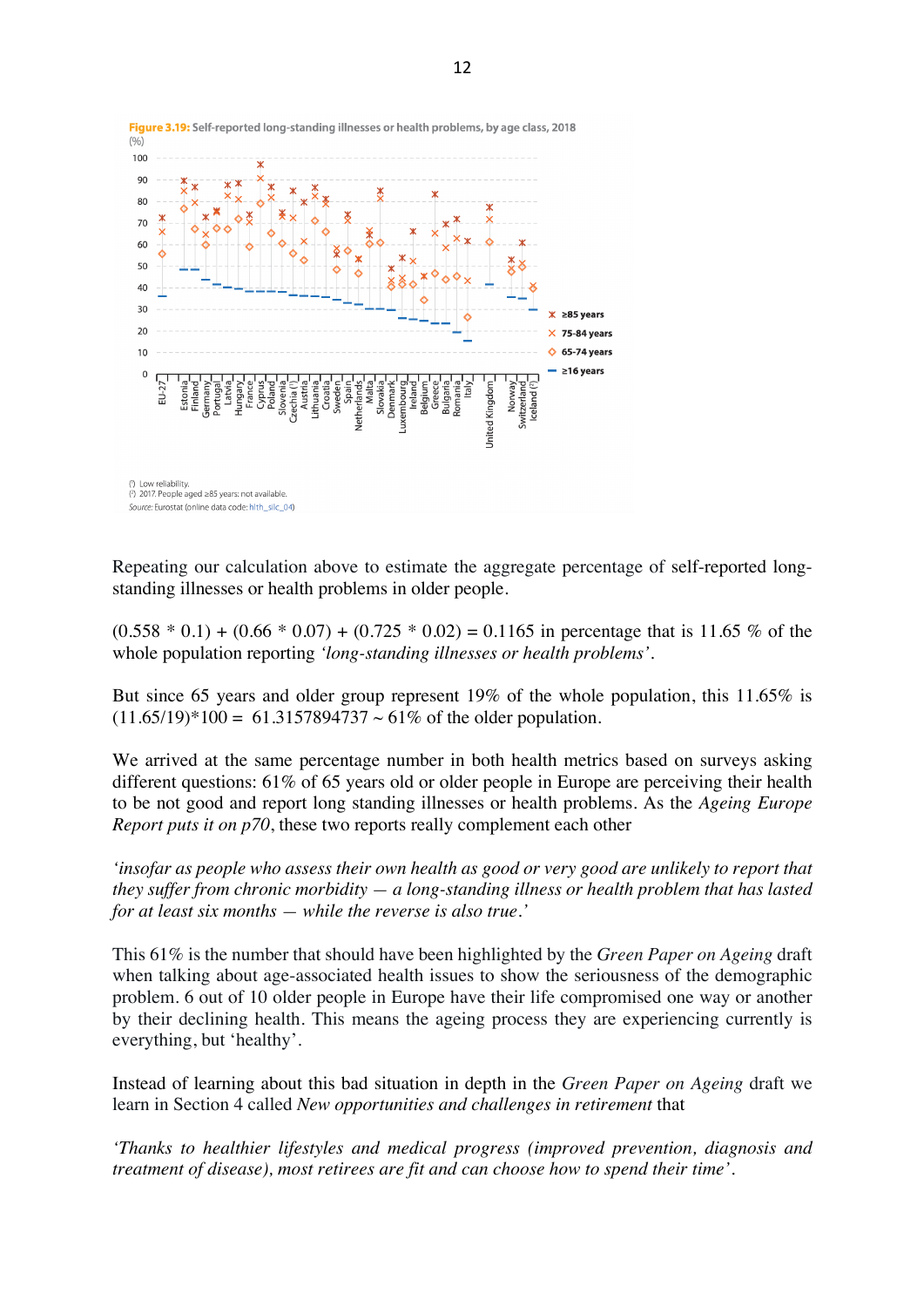This time the draft explicitly cites the *Ageing Europe Report* as source in a footnote but is not providing the exact location of that data in it.

Now the term 'fitness' does usually refer to physical activity in terms of sports and on this the *Ageing Europe Report* has the following data to offer on page 143

In Figure 6.1: People aged ≥50 years spending at least three hours per week on physical activity outside of work, by age class, 2017



The data on the figure is summarised in text on page 142:

*'It is interesting to note that a somewhat higher proportion of people aged 65-74 years spent at least three hours per week on physical activity (44.5 %) — perhaps reflecting the additional free time that is available to pensioners — but then tailed off as people became older, falling to 33.4 % for those aged 75 years or more.'*

Now we think that the term *'most retirees are fit'* could be straightforwardly interpreted as more than 50% of the retires, that is 65 years old or older, '*spent at least three hours per week on physical activity'* as this is the metric used in the report. But this is obviously not the case, since the best data that can be offered here is the 44.5% for the 65-74 years of age youngest older group and this only gets worse as we go to older age groups. So we are puzzled by what the *Green Paper on Ageing* drafters might have meant by *'most retirees are fit'*.